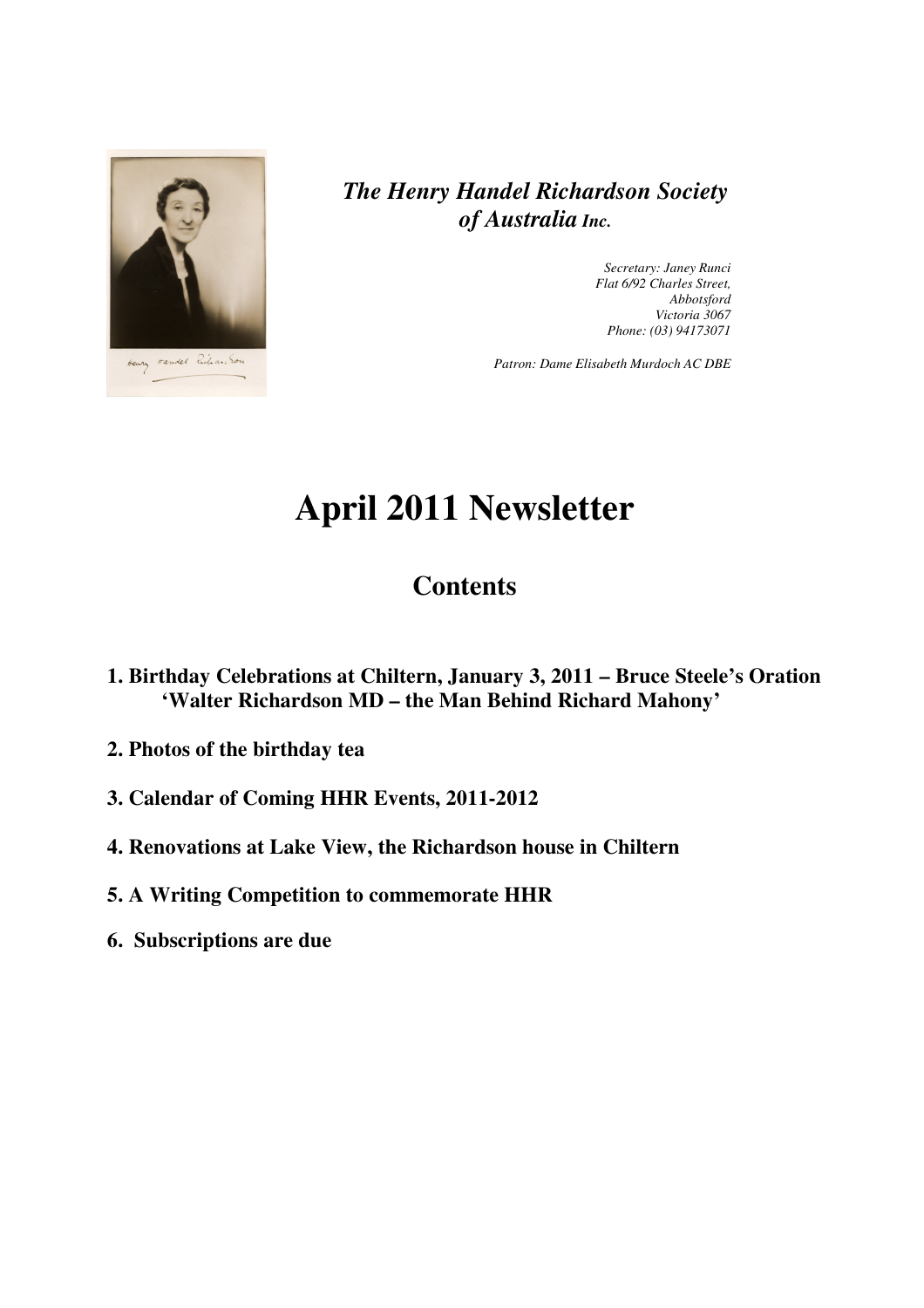## **2011 Annual Oration by Bruce Steele January 3, 2011**

'Doctor Richardson MD – the man behind Richard Mahony'

What better way to bring in the new year than to visit Chiltern and especially Lake View, the home of the Richardson family from 1876-1877. For the first time in years the lake was full. We sat in balmy weather under the marquee, a light breeze coming from the lake and had the privilege of hearing Bruce Steele share some of his findings as they will appear in his forthcoming *Life of Walter Richardson*.

Clive Probyn introduced the oration with a gesture to the room behind him, the room that was the surgery where Walter Richardson's physical decline became painfully obvious to himself and his family. This material was the basis of Volume Three of *The Fortunes of Richard Mahony.* Clive spoke of the fun and intellectual pleasure experienced as he worked with Bruce on the Henry Handel Richardson Project at Monash University. He referred to some of Bruce's other work as a renowned medievalist and a significant editor of the work of D H Lawrence.

In his oration Bruce concentrated on Walter Richardson's early life from his birth in Dublin in 1825, to his graduation in medicine at Edinburgh University at the age of 21. He considered briefly his early years in Australia. While Henry Handel Richardson herself spoke of her father's life as a 'sort of scaffolding' for the trilogy, Bruce pointed out that the building that emerged was different. He demonstrated some important differences in the man, Walter Richardson and the fictional character, Richard Mahony.

Among other things the oration recalled the visit in 2009 of Patrick Neustatter, great grandson of Walter Richardson, and a doctor himself, during his visit to Australia.

It was indeed a privilege to hear from this work in progress by Bruce and we look forward to the completed work.



Bruce Steele (in the blue shirt) with Meg and Clive Probyn and Gloria Banks at the birthday celebrations at Lake View, January 3, 2011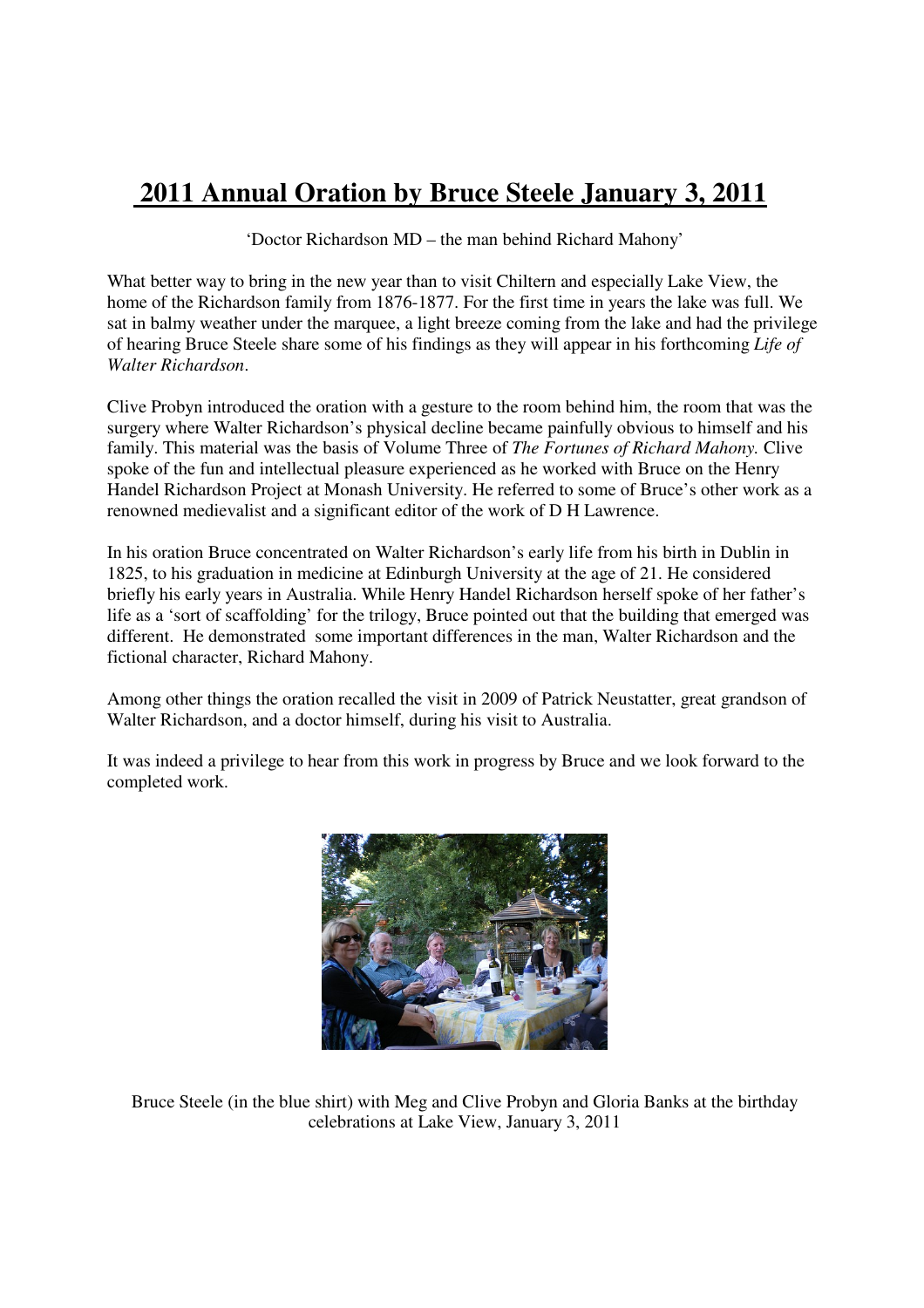# **The birthday tea at Lake View, January 3, 2011**



The cake made by Mary Fuge



Graeme and Dot Charles



Marie Bell from Maldon and others in high spirits



Pat Murdoch cuts the cake after reading from *Myself When Young*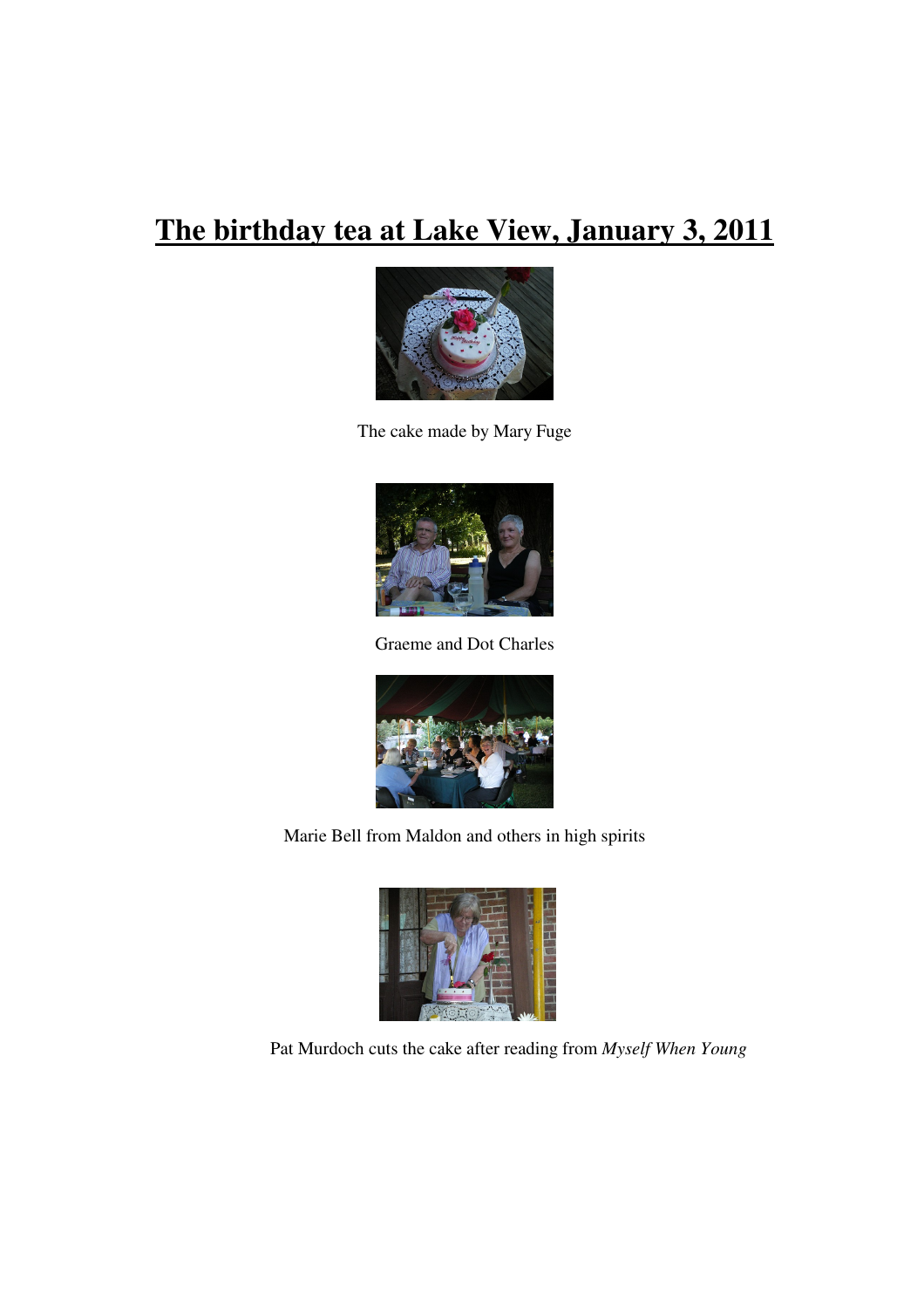# **Calendar of Coming Events – 2011-2012**

### **Ballarat and Maldon trip – Thursday October 6 - Sunday October 9, 2011**



Maldon Post Office where HHR lived from 1880-1887

### **Birthday Celebrations at Chiltern – Tuesday, January 3, 2012**



#### Lake View, Chiltern, where HHR lived from 1876-1877

### **Koroit trip – Early 2012 – date to be determined**



Walter Richardson's grave at Koroit cemetery. He was buried there in 1879.

#### **2012 Oration –Friday October 12, 2012**

Brenda Niall, renowned Australian biographer will speak on HHR and her first biographer, Nettie Palmer, in the Red Rotunda of the State Library of Victoria on October  $12<sup>th</sup>$ , the one hundredth anniversary of HHR's visit to Australia.

Details and booking information for all these events will appear closer to the time on the website – www.henryhandelrichardsonsociety.net

(Thanks to Helen McBurney for the photographs)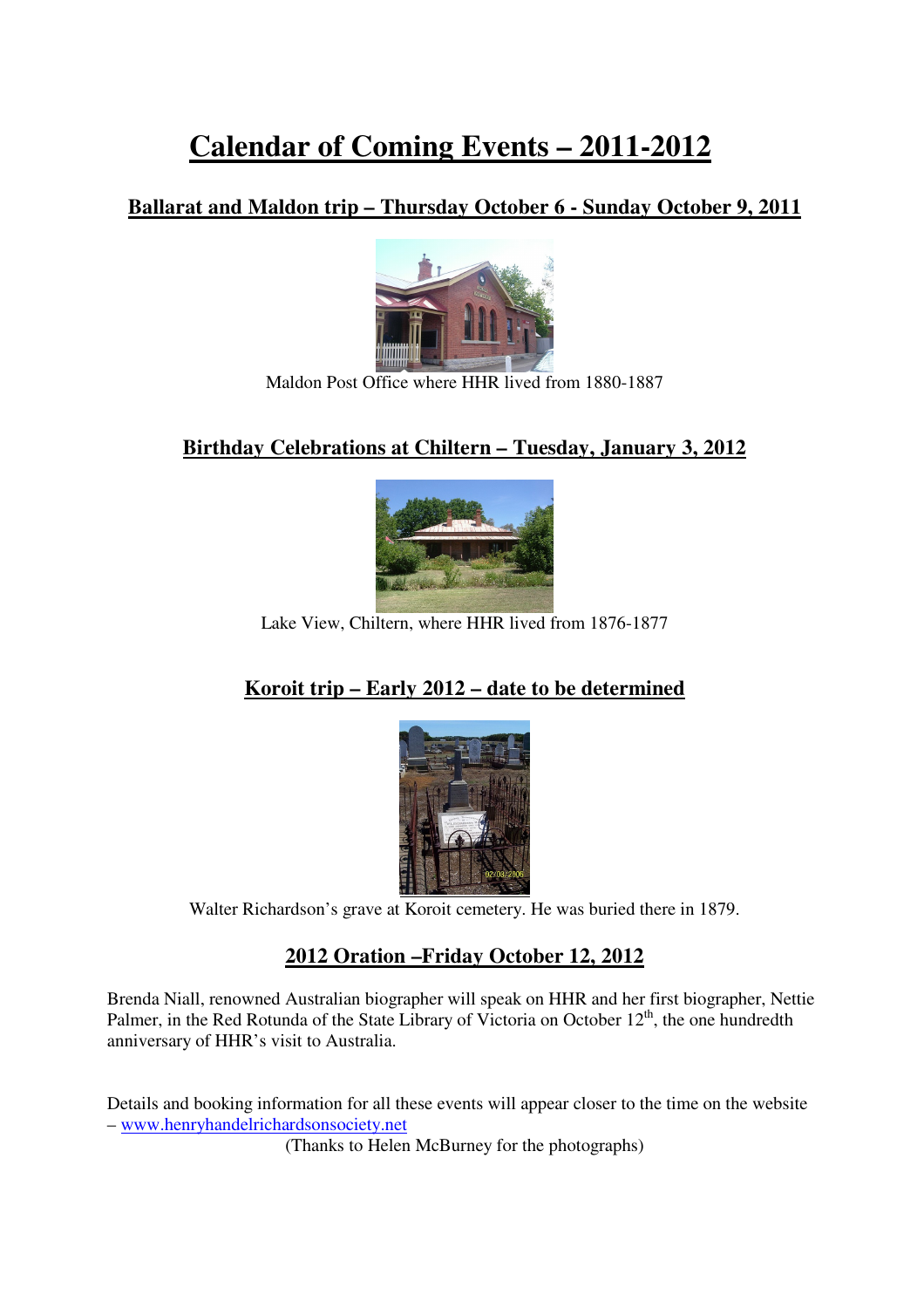## **Renovations under way at Lake View**

Many of us have been concerned at the state of Lake View for some time now. For example, Society member Graeme Charles has taken it upon himself on a number of occasions, to effect running repairs to a section of veranda guttering that has repeatedly started to disconnect itself from the building.

Finally, after a lengthy delay some badly needed renovations are taking place. The renovations, costing in excess of \$10,000, have been paid for by the National Trust North East Ladies Auxiliary. The Ladies Auxiliary has no official status with the National Trust, but for many years now and long before the demise of the North East branch of the Trust, it has taken it upon itself to raise funds toward the upkeep of North East Victorian Trust properties, but in particular Lake View.

These renovations include major repairs to the veranda, vacuuming the ceiling space to remove dust, and laying brown sarking paper to prevent dust falling into the rooms below, and finally, making minor repairs to the main roof in an attempt to prevent rainwater leaking into the house.

The Society would like to congratulate the Ladies Auxiliary for the wonderful support they have so tangibly provided to Lake View. Next item on their Lake View agenda is believed to be repairs to the garden summer house.

Another major concern, for some Lake View regulars, is the state of many of the internal walls. Nearly all of them have cracks of various length and width. These have been brought to the attention of the National Trust on a number of occasions, but there seems to be some reluctance on its part to do anything about them. We must always recognise of course, that Lake View is but one of a great number of Trust properties that require ongoing maintenance.

At the most recent Society committee meeting, it was suggested that we could consider asking our members to support targeted fund-raising for Lake View. For example, Lake View Property Manager, Beryl Pickering, who is doing a wonderful job there, has recently mentioned that new blinds are badly needed for most rooms. This may be an example of something we could set ourselves to help with. We will discuss the whole question of fund-raising for Lake View, with the North East Ladies Auxiliary before doing anything, but the committee is interested in hearing what you think about this suggestion. If you would like to make a comment, please contact Graeme Charles by telephoning him on 0357261173 or email: gcharles@communityaction.coop

## **HHR Writing Competition**

The committee is currently considering the idea of a writing competition that in some way commemorates and celebrates HHR and her work. At present there are a number of writing competitions in Australia that commemorate writers such as Hal Porter, Elizabeth Jolley and Judith Wright. Some of these competitions offer prizes donated by a patron. If you have any ideas about the competition please contact Janey Runci by email on j.runci@bigpond.com.